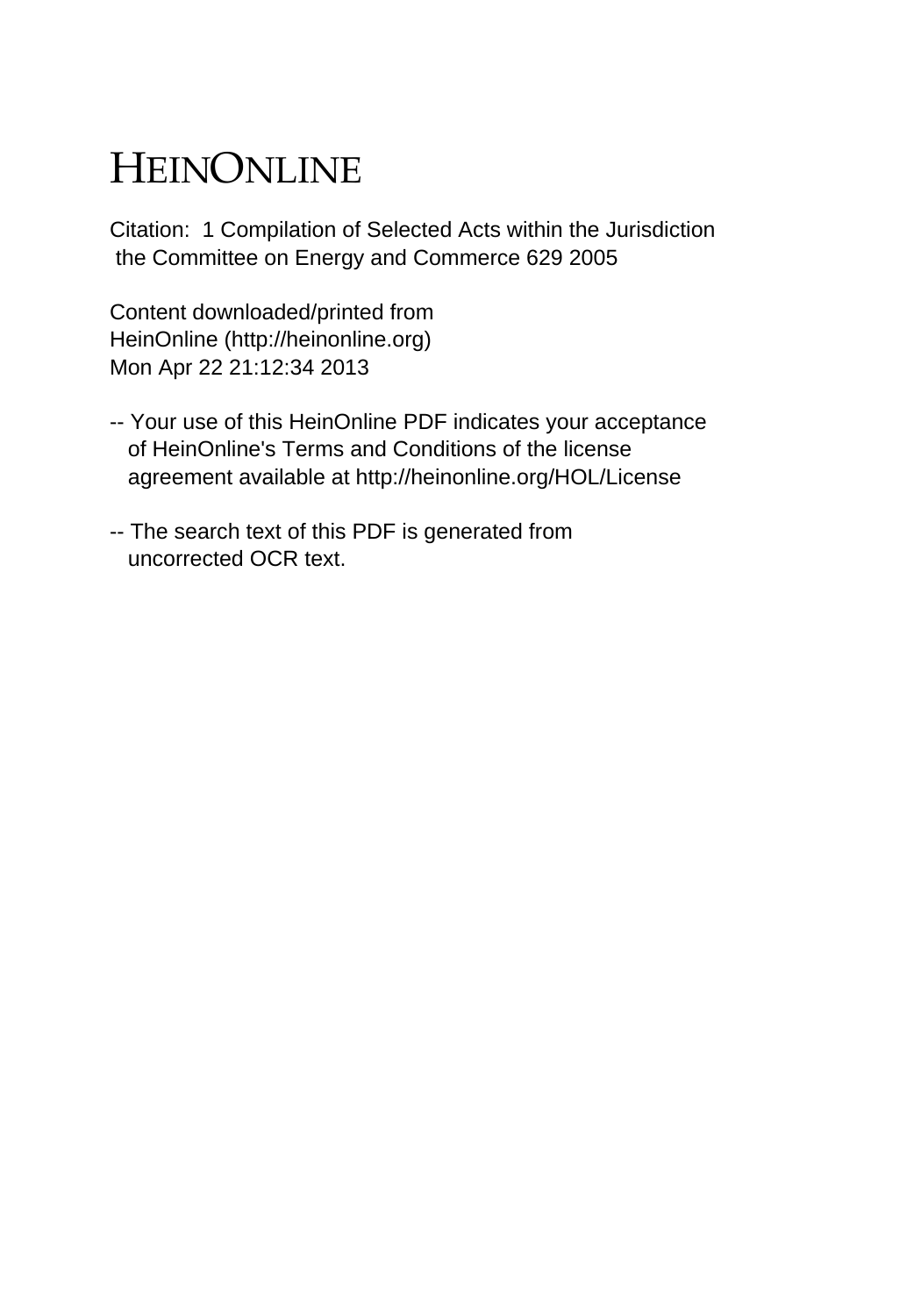# **PUBLIC TELECOMMUNICATIONS ACT OF 1992**

AN **ACT** To authorize appropriations for public broadcasting, and for other purposes.

*Be it enacted by the Senate and House of Representatives of the United States of America in Congress assembled,*

#### SHORT TITLE

SECTION **1. [47** U.S.C. 609 nt] This Act may be cited as the "Public Telecommunications Act of 1992". **1**

**\* \* \* \* \* \* \*** [Sections 2 through 4 contained amendments to sections 391, 393, and 396 of the Communications Act of 1934.]

#### BOARD OF DIRECTORS

**\* \* \* \* \* \* \***

SEC. 5. \* \* \*

[Section 5(a) and (b) contained amendments to section 396(c) of the Communications Act of 1934 relating to number of members and terms of office of the board of directors of the Corporation for Public Broadcasting.]

(c)  $[47 \text{ U.S.C. } 396 \text{ nt}]$ . Transition Rules.—(1) With respect to the three offices whose terms are prescribed by law to expire on March 26, 1992, the term for each such office immediately after that date shall expire on January 31, 1998.

(2) With respect to the two offices whose terms are prescribed by law to expire on March **1;** 1994, the term for each of such offices immediately after that date shall expire on January 31, 2000.

(3) With respect to the five offices whose terms are prescribed by law to expire on March 26, 1996-

(A) one such office, as selected by the President, shall be abolished on January 31, 1996;

(B) the term immediately after March 26, 1996, for another. such office, as designated by the President, shall expire on January 31, 2000; and

(C) the term for each of the remaining three such offices immediately after March 26, 1996, shall expire on January 31, 2002.

(4) As used in this subsection, the term "office" means an office as a member of the Board of Directors of the Corporation for Public Broadcasting.

**1** Public Law **102-356, 106** Stat. 949, approved Aug. 26, 1992.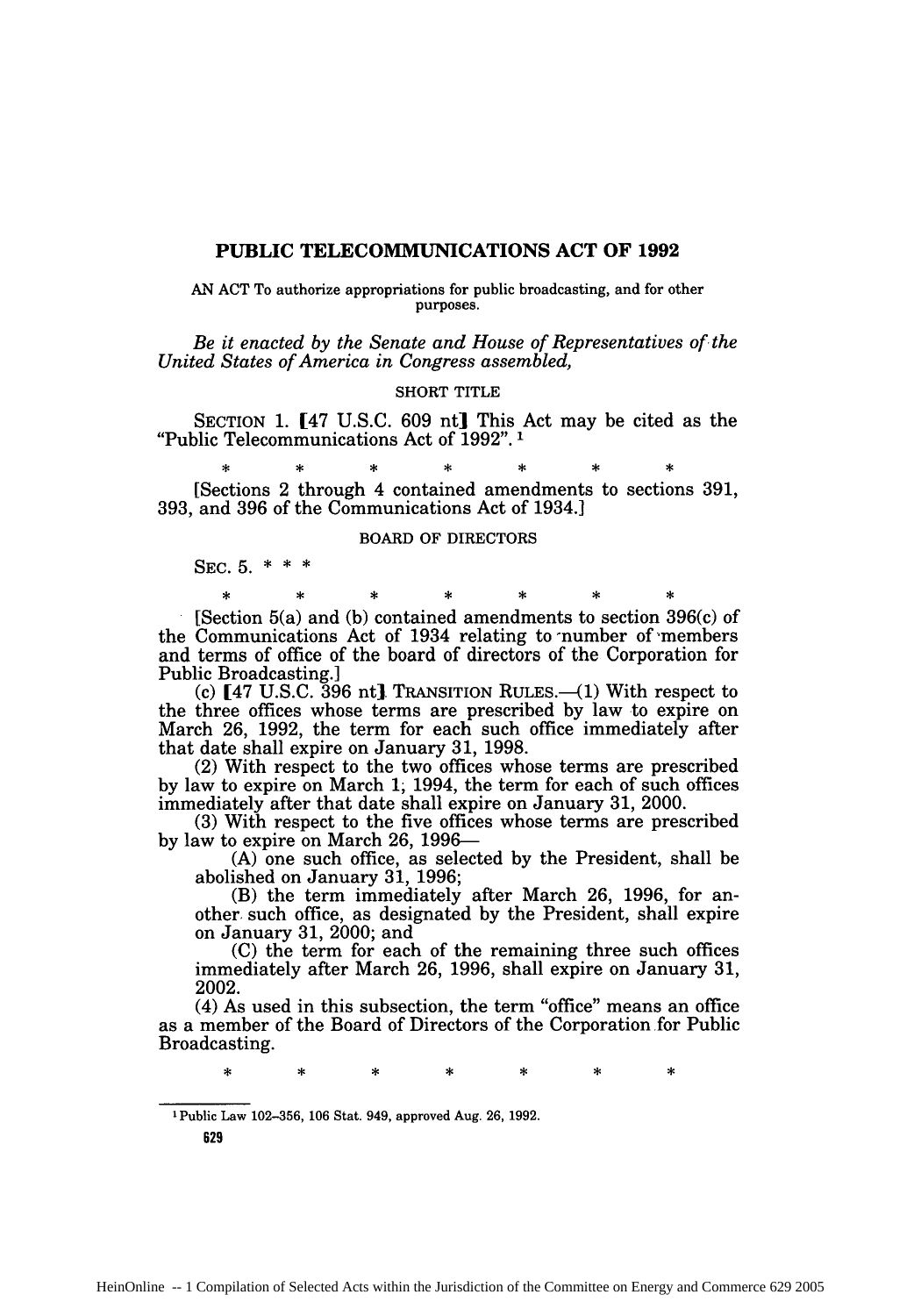[Sections 6 through 14 contained amendments to section 396 of the Communications Act of 1934.]

# CLARIFICATION OF CONGRESSIONAL INTENT

[Section 15 contained an amendment to section 103(a) of the Children's Television Act of 1990, which is printed elsewhere in this compilation.]

### BROADCASTING OF INDECENT PROGRAMMING

SEC. 16. [47 U.S.C. 303 nt] (a) FCC REGULATIONS.—The Federal Communications Commission shall promulgate regulations to prohibit the broadcasting of indecent programming-

**(1)** between 6 a.m. and 10 p.m. on any day by any public radio station or public television station that goes off the air at or before 12 midnight; and<br>(2) between 6 a.m. and 12 midnight on any day for any

radio or television broadcasting station not described in paragraph (1).

The regulations required under this subsection shall be promulgated in accordance with section 553 of title 5, United States Code, and shall become final not later than 180 days after the date of enactment of this Act.

(b) REPEAL.-Section 608 of the Departments of Commerce, Justice, and State, the. Judiciary, and Related Agencies Appropria- tions Act, 1989 (Public Law 100-459; 102 Stat. 2228), is repealed.

### READY-TO-LEARN TELEVISION CHANNEL

SEC. 17. (a) The Congress finds that-

**(1)** many of the Nation's children are not entering school "ready to learn";

(2) next to parents and early childhood teachers, television is probably the young child's most influential teacher;

(3) a vital component in meeting the Nation's first education goal is the development of interactive programming aimed exclusively at the developmental and educational needs and interests of preschool children;

(4) television can assist parents- and preschool and child care teachers in gaining information on how young children grow and learn; and<br>(5) there is a need for quality interactive instructional pro-

gramming based on worthwhile information on child development designed for children, parents, and preschool and child care providers and teachers.

(b) Within 90 days following the date of the enactment of this Act, the Corporation for Public Broadcasting shall report to the Congress as to the most effective way to establish and implement a ready-to-learn public television channel. Such report shall include, among other things- **(1)** the costs of establishing and implementing a ready-to-

learn channel;

(2) the special considerations of using television as a learning tool for very young children;

sk.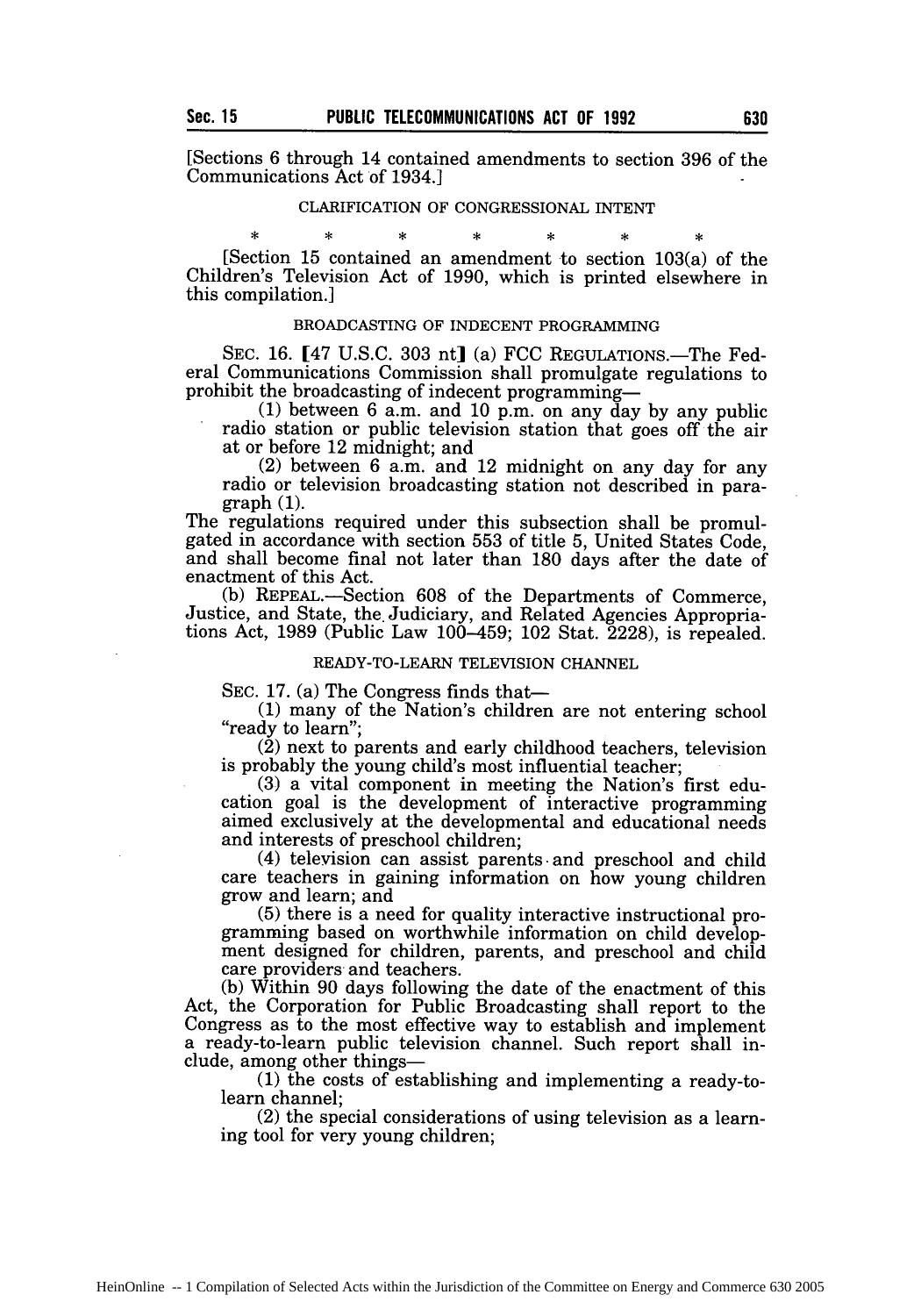(3) the technology, and availability thereof, needed to establish and implement such a channel; and

(4) the best means of providing financing for the establishment and implementation of a ready-to-learn channel.

#### CORPORATION FOR **PUBLIC** BROADCASTING REPORT ON **DISTANCE** LEARNING

SEC. 18. (a) The Congress finds that-

(1) distance learning would provide schools in- rural areas with advanced or specialized instruction not readily available;

(2) utilization of distance learning can end some school closings or consolidations;

(3) distance learning will play a vital role in accomplishing the goals of "America 2000" as established by the President;

(4) the Corporation for Public Broadcasting should promote distance learning projects where it is cost effective; and

(5) the Corporation for Public Broadcasting can promote distance learning by helping reduce the costs associated with telecommunications services.

(b) Within 180 days following the date of the enactment of this Act, the Corporation for Public Broadcasting, in consultation with other education program providers and users, shall report to the Congress as to the most effective use of their existing telecommunications facilities to establish and implement distance learning projects in rural areas. Such report should include, among other things, the costs and benefits of establishing national demonstration sites to study new distance. learning tools and to evaluate the most effective use of current distance learning applications; any incentives necessary to provide access to Corporation for Public Broadcasting facilities for distance learning applications.

## OBJECTIVITY **AND BALANCE** POLICY, PROCEDURES, **AND** REPORT

**SEC.** 19. [47 U.S.C. 396 nt] Pursuant to the existing responsibility of the Corporation for Public Broadcasting under section  $396(g)(1)(A)$  of the Communications Act of  $1\overline{9}34$  (47 U.S.C.  $396(\bar{g})(1)(A)$  to facilitate the full development of public telecommunications in which programs of high quality, diversity, creativity, excellence, and innovation, which are-obtained from diverse sources, will be made available to public telecommunications entities, with strict adherence to objectivity and balance in all programs or series of programs of a controversial nature, the Board of Directors of the Corporation shall-

**(1)** review the Corporation's existing efforts to meet its responsibility under section  $396(g)(1)(A)$ ;<br>(2) after soliciting the views of the public, establish a com-

prehensive policy and set of procedures to  $(A)$  provide reasonable opportunity for members of the

public to present comments to the Board regarding the quality, diversity, creativity, excellence, innovation, objectivity, and balance of public broadcasting services, including all public broadcasting programming of a controversial nature, as well as any needs not met by those services;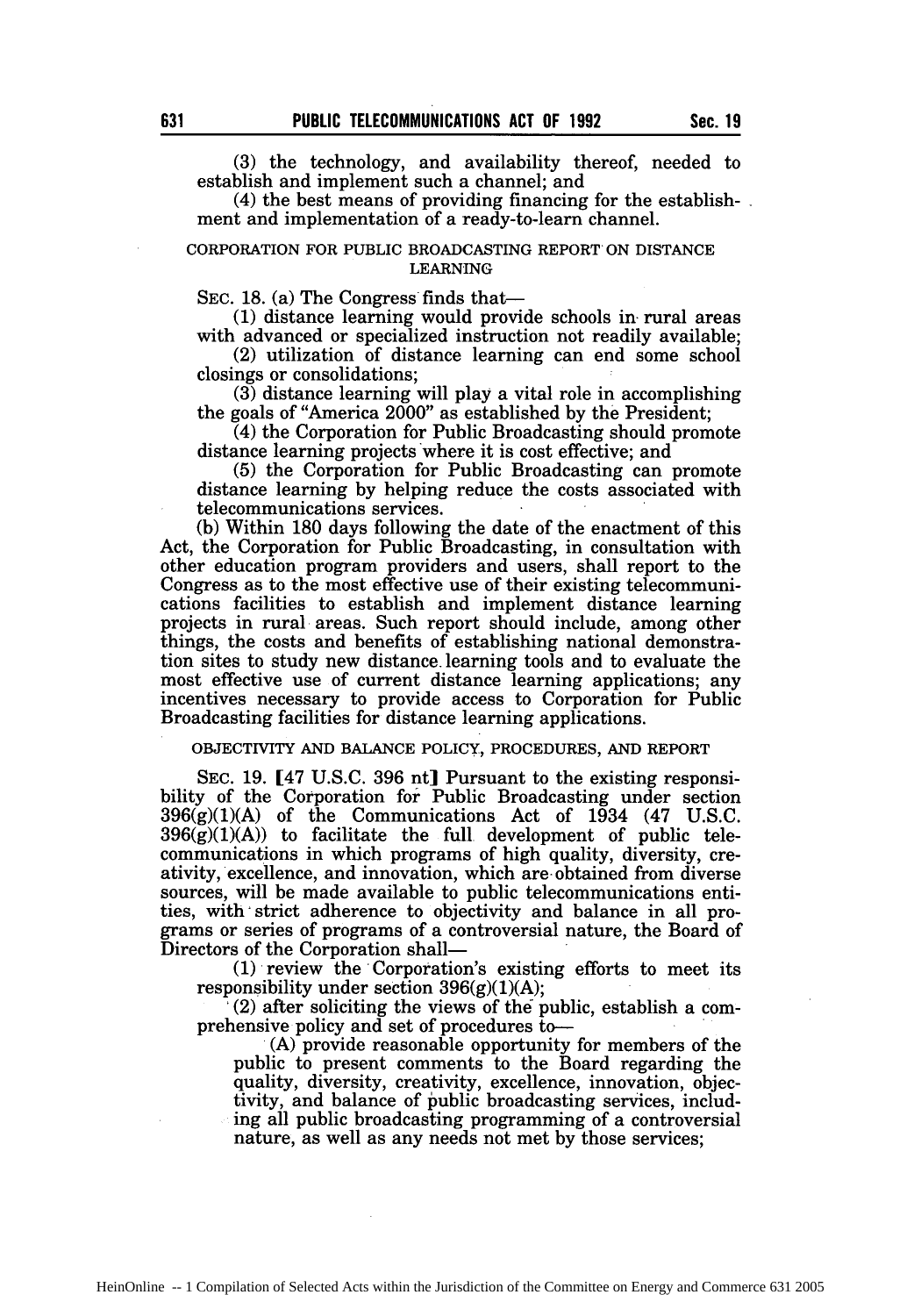(B) review, on a regular basis, national public broadcasting programming for quality, diversity, creativity, excellence, innovation, objectivity, and balance, as well as for any needs not met by such programming;

(C) on the basis of information received through such comment and review, take such steps in awarding programming grants pursuant to clauses  $(ii)(II)$ ,  $(iii)(II)$ , and  $(iii)(III)$  of section 396 $(k)(3)(A)$  of the Communications Act of 1934 (47 U.S.C. 396 $(k)(3)(A)$ ) that it finds necessary to meet the Corporation's responsibility under section  $396(g)(1)(A)$ , including facilitating objectivity and balance in programming of a controversial nature; and

(D) disseminate among public broadcasting entities information about its efforts to address concerns about objectivity and balance relating to programming of a controversial nature so that such entities can utilize the Corporation's experience in addressing such concerns within their own operations; and

 $(3)$  starting in 1993, by January 31 of each year, prepare and submit to the President for transmittal to the Congress a report summarizing its efforts pursuant to paragraphs (1) and (2).

#### CONSUMER INFORMATION

SEC. 20. [47 U.S.C. 396 nt] Prior to the expiration of the 90 day period following the date of the enactment of this Act, the Corporation for Public Broadcasting, in consultation with representatives of public broadcasting entities, shall develop guidelines to assure that program credits for public television programs that receive production funding directly from the Corporation for Public Broadcasting adequately disclose that all or a portion of the cost of producing such program was paid for by funding from the Corporation for Public Broadcasting, and that indicates in some manner that the Corporation for Public Broadcasting is partially funded from Federal tax revenues.

#### INDEPENDENT PRODUCTION SERVICE FUNDING

SEC. 21. [47 U.S.C. 396 nt] In making available funding pursuant to authorizations under this Act, any independent production service established under section 396(k) of the Communications Act of 1934-(47 U.S.C. 396(k)) shall, to the maximum extent practicable and consistent with the provisions of the Communications Act of 1934, .provide such funding to eligible recipients and projects representing the widest possible geographic distribution, with the objective of providing funding to eligible recipients and projects in each State from which qualified proposals are received over the course of such authorizations.

#### EFFECTIVE DATE

SEC. 22. [47 U.S.C. 396 nt] Section 5(a). shall take effect on January 31, 1996. All other provisions of this Act are effective on its date of enactment.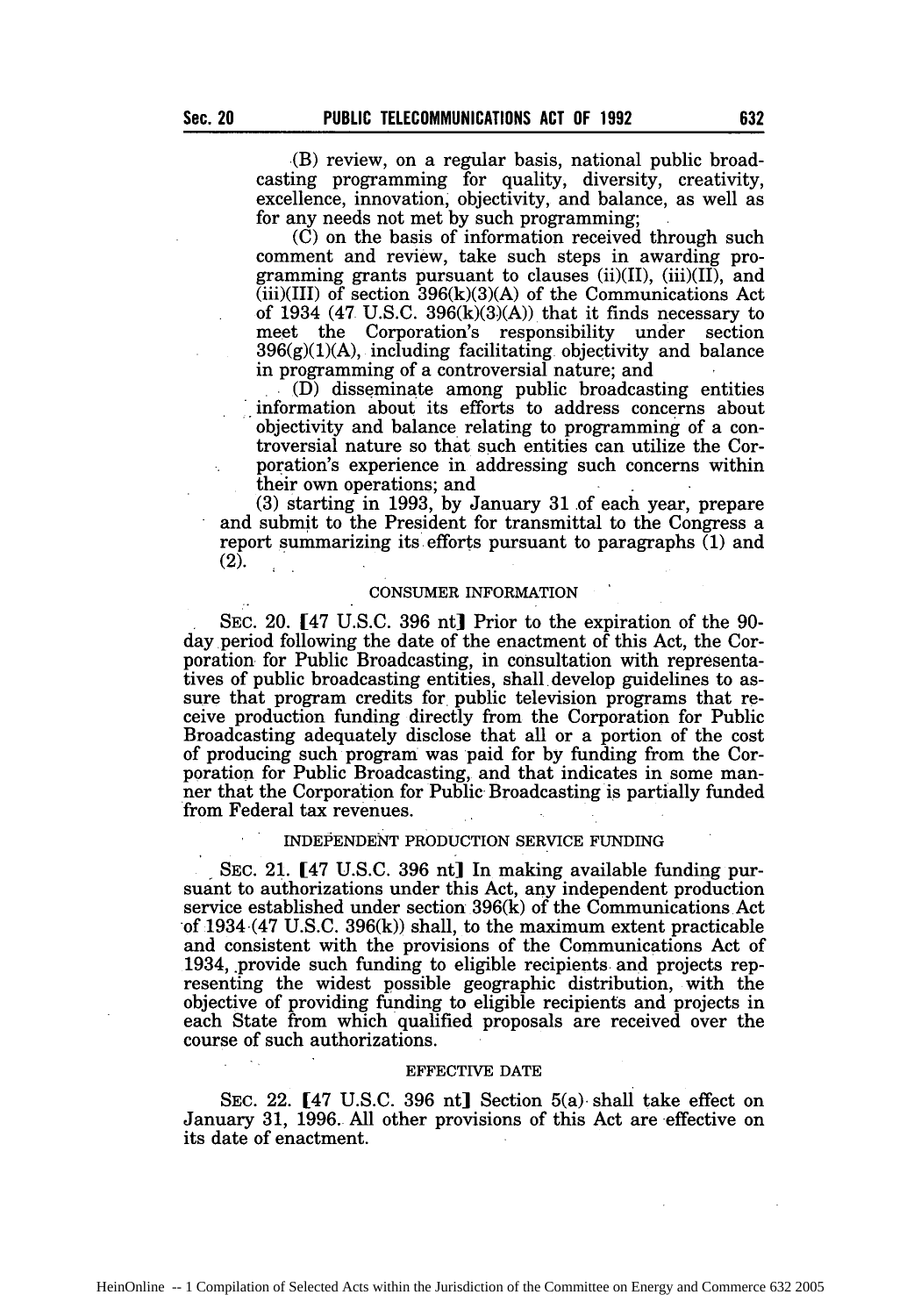# **CABLE TELEVISION CONSUMER** PROTECTION **AND** COMPETITION **ACT** OF **1992**

 $\overline{\phantom{iiiiiiiiiiiiiii}}$ 

633